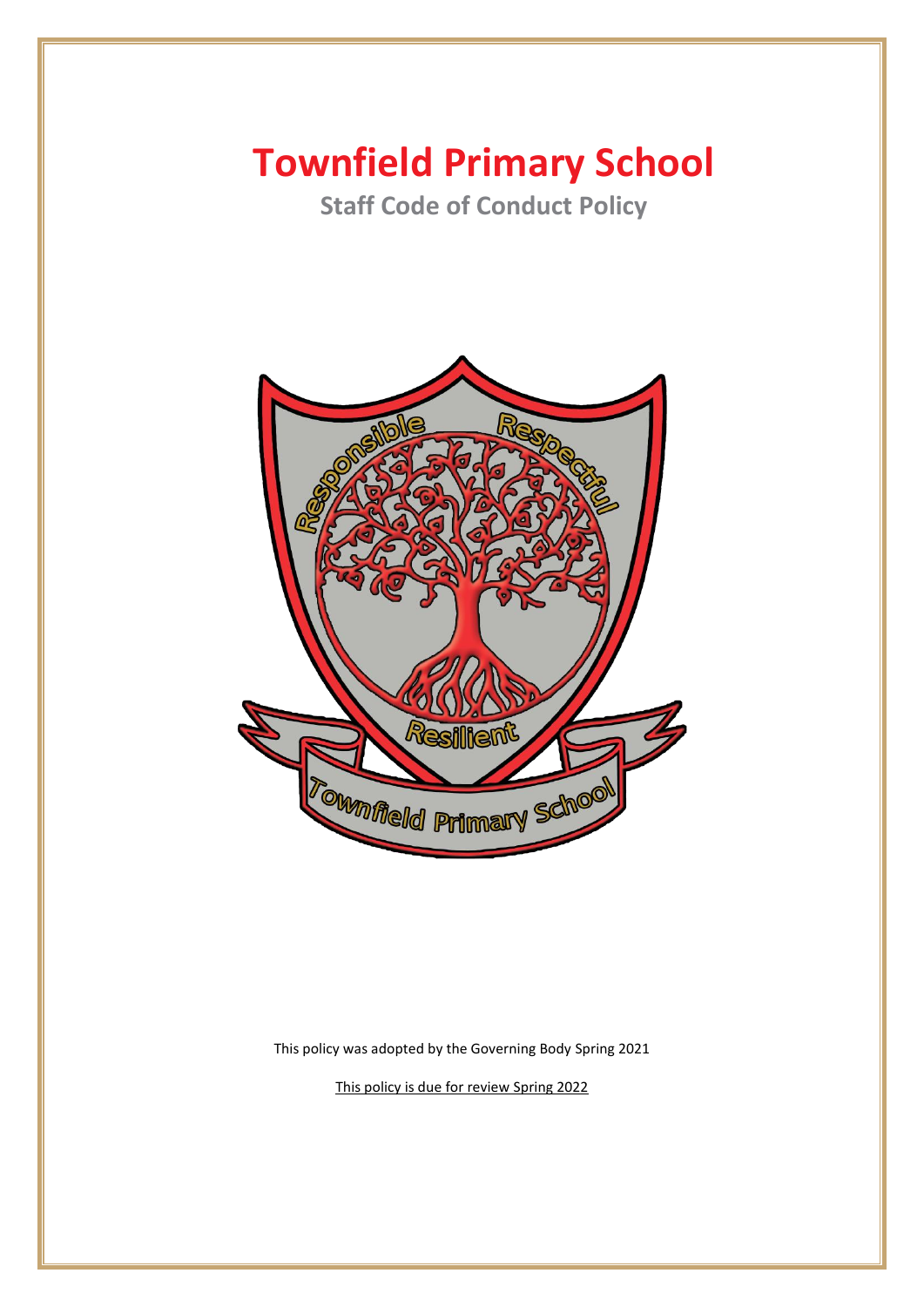| <b>CLAUSE</b> |  | <b>PAGE</b> |
|---------------|--|-------------|
| $\mathbf{1}$  |  |             |
| $\mathcal{L}$ |  |             |
| 3             |  |             |
| 4             |  |             |
| 5             |  |             |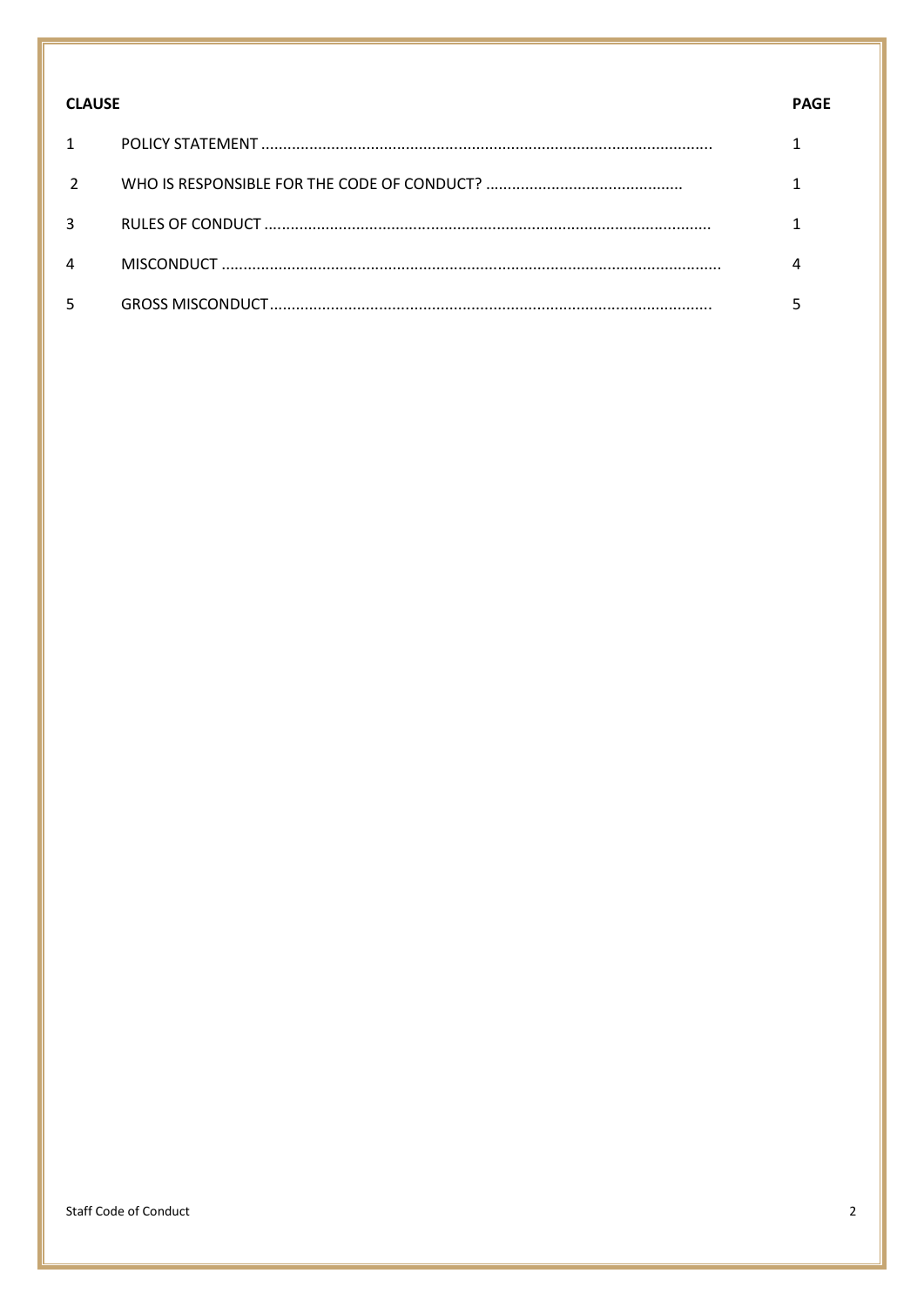#### **1 POLICY STATEMENT**

- 1.1 This Code of Conduct should be read in conjunction with the Trust's Disciplinary Policy (Appendix 1) and Management of Safeguarding Allegations Against Staff and Volunteers (Appendix 2). The aim of the Code of Conduct and Disciplinary Policy is to set out the standards of conduct expected of all employees and to provide a framework within which the Trust can work with employees to maintain those standards and encourage improvement where necessary.
- 1.2 It is the Trust's policy to ensure that any disciplinary matter is dealt with fairly and in accordance with the Disciplinary Policy.
- 1.3 If you are in any doubt as to your responsibilities or the standards of conduct expected you should speak to the Head Teacher.
- 1.4 This Code of Conduct does not form part of any employee's contract of employment and it may be amended by the Trust at any time.

## 2 **WHO IS RESPONSIBLE FOR THE CODE OF CONDUCT?**

2.1 The Trust has overall responsibility for the effective operation of this Code of Conduct and for ensuring compliance with the relevant statutory framework. The Trust has delegated day-to-day responsibility for operating the Code of Conduct and ensuring its maintenance and review to the Head Teacher. The Senior Leadership Team has a specific responsibility to ensure the fair application of this Code of Conduct and all members of staff are responsible for supporting colleagues and ensuring its success.

## **3 RULES OF CONDUCT**

- 3.1 While working for the Trust you should at all times maintain professional and responsible standards of conduct. In particular you should:
	- 3.1.1 act at all times in good faith and in the best interests of the Trust, its pupils, parents and employees;
	- 3.1.2 behave professionally, set a good example to others and exercise confidentiality;
	- 3.1.3 observe the published standards for teachers (or any other relevant professional or occupational standards for employees who are not teachers)
	- 3.1.4 comply with all reasonable instructions provided by the Trust, the Head Teacher and/or the Senior Leadership Team;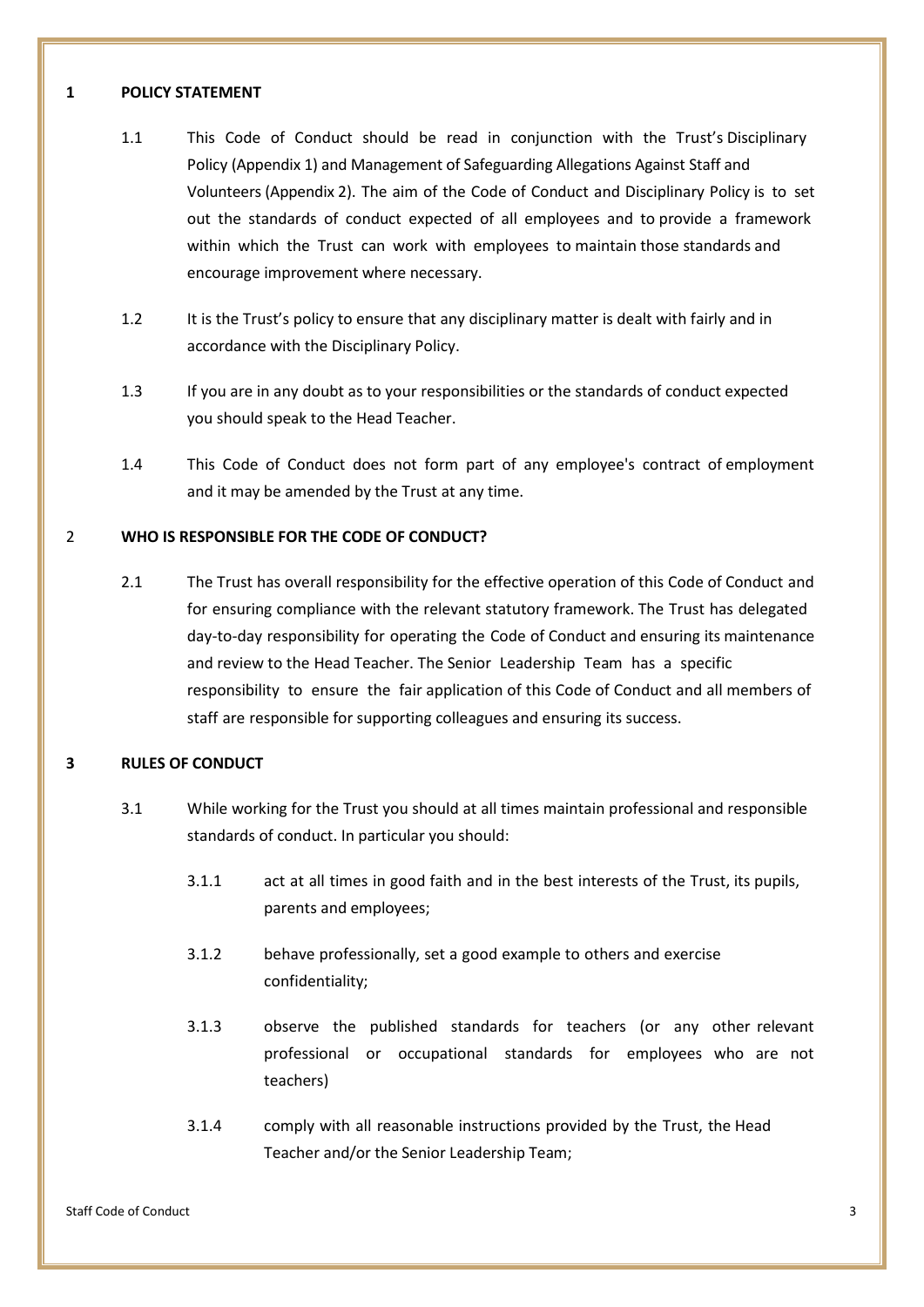- 3.1.5 work together to create a Trust culture that is based on mutual trust and appropriate respect;
- 3.1.6 physical restraint should only be used when a person (child or adult) is at risk of harm;
- 3.1.7 speak with a child with the door open or with another adult present;
- 3.1.8 treat other Trust personnel with respect;
- 3.1.9 treat resources responsibly and if possible reduce, re-use and recycle resources;
- 3.1.10 be aware of the Trust's guidelines on handling money;
- 3.1.11 create and maintain a good and open relationship with parents;
- 3.1.12 be trained in Child Protection procedures;
- 3.1.13 create a positive classroom environment where all children are cared for, respected and valued;
- 3.1.14 ensure that all activities, including curriculum provision, all forms of school supervision, interaction and out of school provision, conform to the values and ethos of the Trust, promote tolerance, uphold British values and reject all forms of discrimination and extremism;
- 3.1.15 promote fundamental British values including democracy, the rule of law, mutual respect and tolerance of different faiths and beliefs;
- 3.1.16 take care of your physical and mental well-being by maintaining a healthy work-life balance;
- 3.1.17 observe the terms and conditions of your contract;
- 3.1.18 observe all of the Trust's policies, procedures and regulations which are notified to you from time to time by means of notice boards, e-mail, the intranet or otherwise; and
- 3.1.19 take reasonable care in respect of the health and safety of pupils, parents, colleagues and third parties and comply with the Trust's Health and Safety Policy.
- 3.2 Failure to maintain satisfactory standards of conduct may result in action being taken under our Disciplinary Policy.

## **4 MISCONDUCT**

The following are examples of matters that will normally be regarded as misconduct and will be dealt with under the Trust's Disciplinary Policy:

4.1 minor breaches of Trust's policies including but not limited to the Sickness Absence Policy, Electronic Information and Communications Systems Policy, Social Media Policy, Equal Opportunities Policy, Behaviour Management Policy and Health and Safety Policy, Time Off For Dependants Policy; Parental Leave Policy;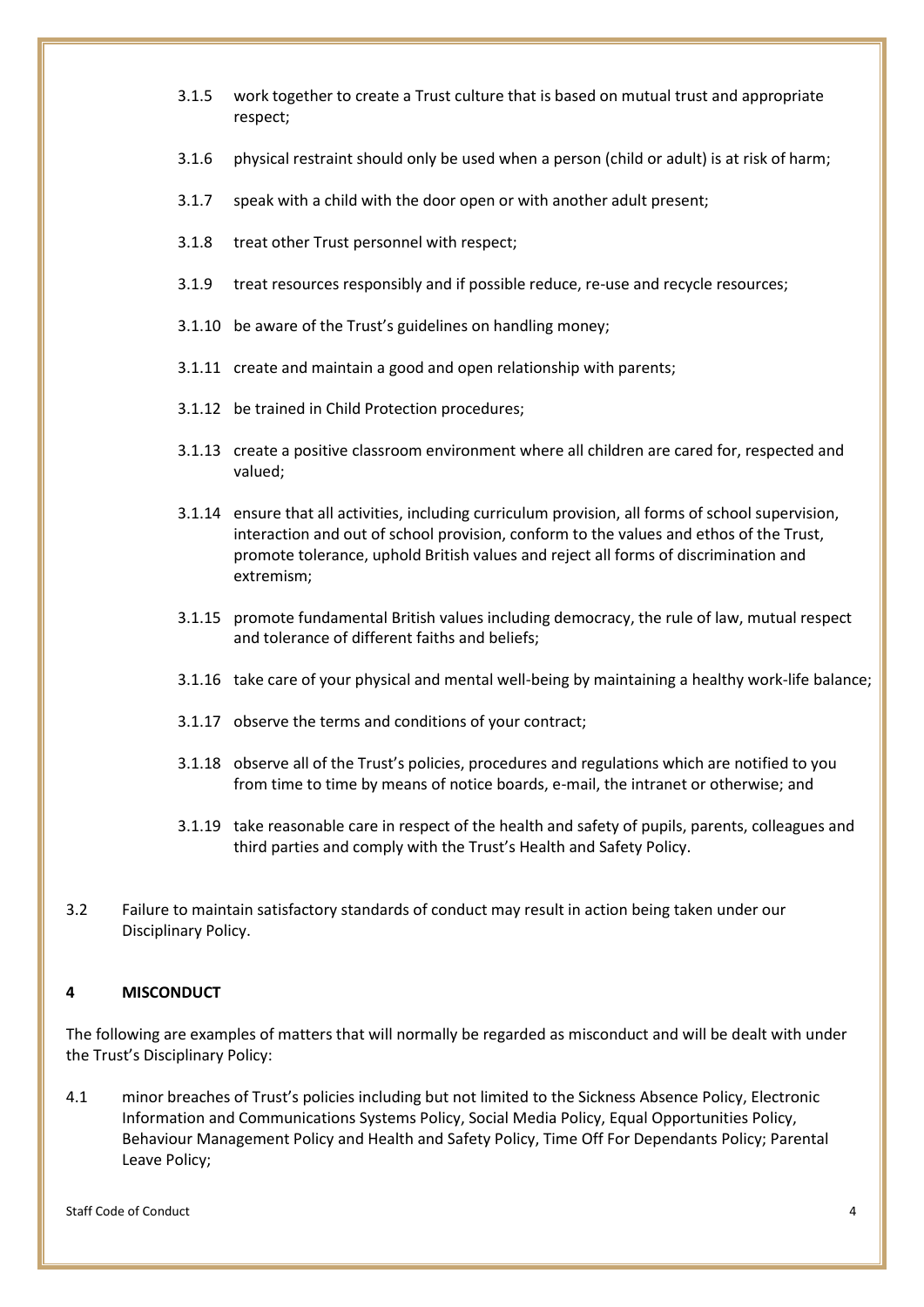- 4.2 minor breaches of your contract;
- 4.3 damage to, or unauthorised use of, Trust;
- 4.4 poor timekeeping;
- 4.5 time wasting;
- 4.6 failure to follow instructions or any other insubordination;
- 4.7 excessive use of Trust's telephones for personal calls;
- 4.8 excessive personal e-mail or internet usage;
- 4.9 minor bad language or other minor offensive behaviour;
- 4.10 negligence in the performance of your duties;
- 4.11 smoking in no-smoking areas;
- 4.12 being an accessory to a disciplinary offence committed by another employee;
- 4.13 neglect of health (if you fail to carry out any instruction from a medical officer appointed by the Trust or if by your conduct while absent from work on account of illness, you hinder your return to work); or
- 4.14 failure to disclose that you are subject to criminal proceedings, or are charged with a criminal offence that is relevant to the nature of your employment.

This list is intended as a guide and is not exhaustive.

## **5 GROSS MISCONDUCT**

- 5.1 Gross misconduct is a serious breach of contract and includes misconduct which, in the Trust's opinion, is likely to prejudice the Trust or its reputation or irreparably damage the working relationship and trust between employee and employer. Gross misconduct will be dealt with under the Trust's Disciplinary Policy and will normally lead to dismissal without notice or pay in lieu of notice (summary dismissal).
- 5.2 The following are examples of matters that are normally regarded as gross misconduct:
- 5.2.1 theft, or unauthorised removal of Trust property or the property of any other person or the incitement to steal;
- 5.2.2 fraud, forgery or other dishonesty, including fabrication of expense claims and/or time sheets;
- 5.2.3 gross failure to follow reasonable and lawful instructions;
- 5.2.4 unauthorised Absence;
- 5.2.5 gross insubordination;
- 5.2.6 deliberate mutilation or destruction of official documents;
- 5.2.7 the initiation or participation in any inappropriate verbal or physical conduct with a child;

Staff Code of Conduct 5 and 2008 to 2008 the conduction of the Staff Code of Conduction 5 and 2008 to 2008 the conduction of the Staff Code of Conduction 5 and 2008 to 2008 the conduction of the conduction of the conductio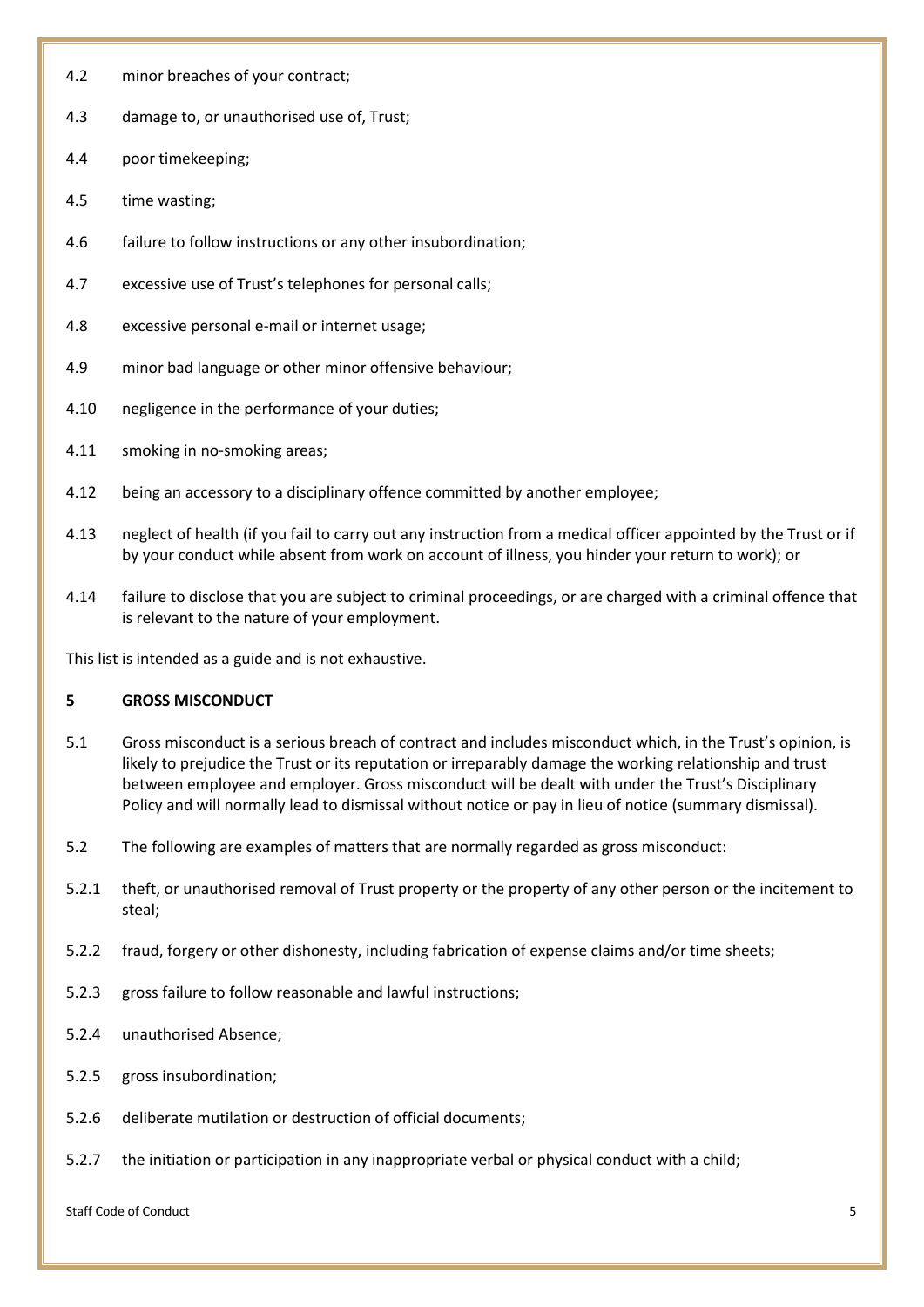- 5.2.8 actual or threatened violence, or behaviour which provokes violence;
- 5.2.9 any behaviour which can be considered as supporting fundamentalism, extremism or otherwise as being anti- British vales;
- 5.2.10 deliberate damage to Trust buildings, fittings, property or equipment, or the property of any other person;
- 5.2.11 serious misuse of Trust property;
- 5.2.12 deliberately accessing internet sites, social media, forums or groups containing pornographic, offensive, obscene material, defamatory, extremist, incitements to violence, sexist racist, homographic, harassing or libellous material;
- 5.2.13 serious or persistent insubordination and/or the refusal to follow management instructions;
- 5.2.14 bringing the Trust into serious disrepute;
- 5.2.15 being under the influence of alcohol, illegal drugs or other substances during working hours;
- 5.2.16 causing loss, damage or injury through serious negligence;
- 5.2.17 serious breach of health and safety rules;
- 5.2.18 unauthorised use or disclosure of confidential information (other than in accordance with the Whistleblowing procedure) or failure to ensure that confidential information in your possession is kept secure;
- 5.2.19 acceptance of bribes or other secret payments;
- 5.2.20 using or attempting to use your official position for your own or another person's private advantage;
- 5.2.21 committing a criminal offence that in the opinion of the Trust may affect its reputation or its relationships with its employees, parents, pupils or the public, or otherwise affects your suitability to continue to work for the Trust;
- 5.2.22 possession, use, supply or attempted supply of illegal drugs;
- 5.2.23 serious neglect of duties, or a serious or deliberate breach of your contract or operating procedures;
- 5.2.24 knowing breach of statutory rules affecting your work;
- 5.2.25 unauthorised use, processing or disclosure of personal data contrary to our Data Protection Policy;
- 5.2.26 harassment of, or unlawful discrimination against, employees, contractors, parents, pupils or members of the public, related to gender, marital or civil partner status, gender reassignment, race, colour, sexual orientation, nationality, ethnic or national origin, disability, religion or belief or age contrary to the Trust's Equal Opportunities Policy or our Anti-harassment and Bullying Policy;
- 5.2.27 giving false information as to qualifications or entitlement to work (including immigration status);
- 5.2.28 making a disclosure of false or misleading information under our Whistleblowing Policy maliciously, or for personal gain/advantage, or otherwise in bad faith;

Staff Code of Conduct 6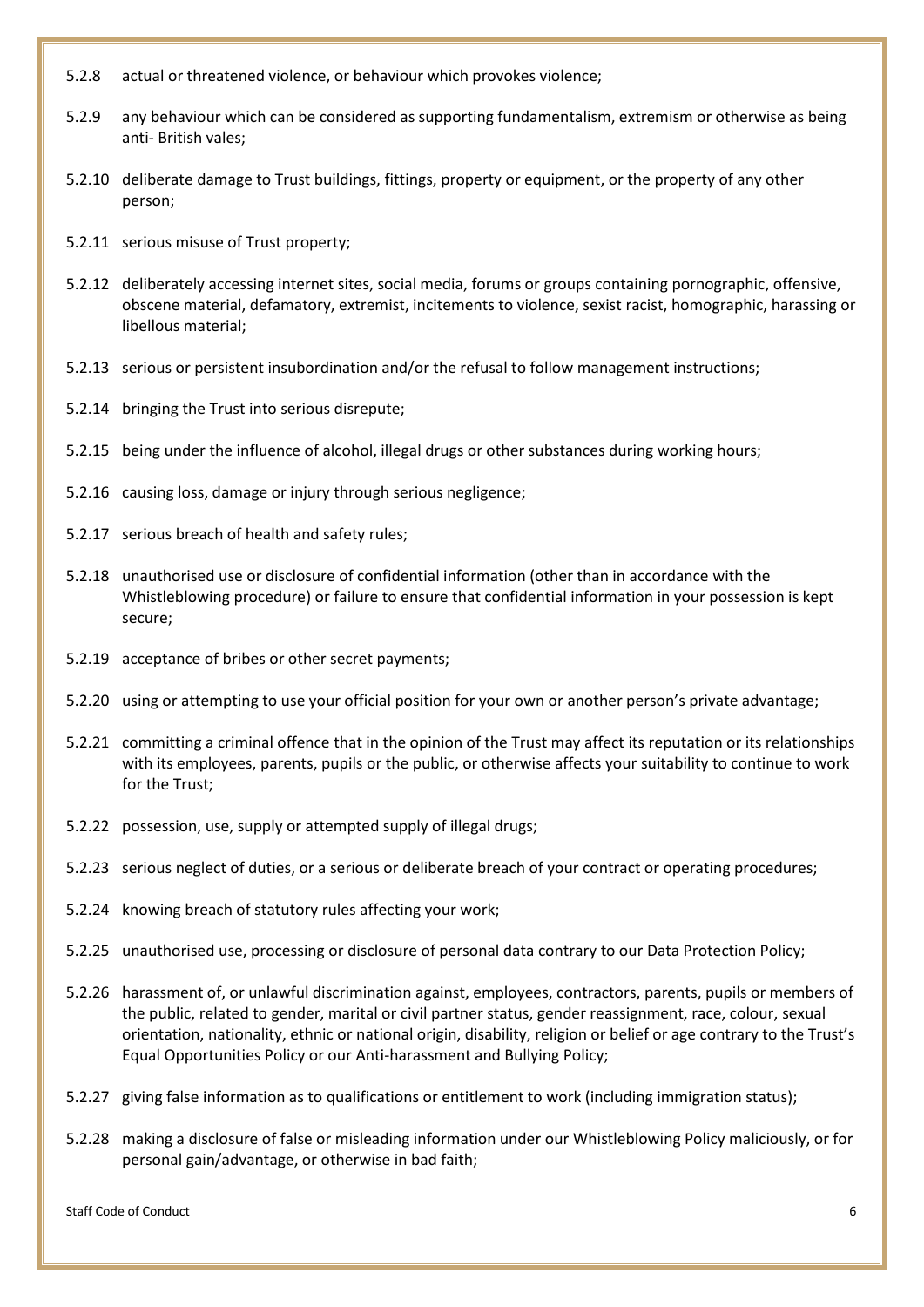- 5.2.29 making false or misleading allegations in bad faith against a colleague;
- 5.2.30 victimising or harassing a colleague who has raised concerns, made a complaint or given evidence information under the Whistleblowing Policy, Anti-harassment and Bullying Policy, Grievance Policy, Disciplinary Policy or otherwise;
- 5.2.31 serious misuse of our information technology systems (including misuse of developed or licensed software, use of unauthorised software and misuse of e-mail and the internet) contrary to the Trust's Electronic Information and Communications Systems Policy;
- 5.2.32 serious misuse of social media contrary to the Trust's Social Media Policy; or
- 5.2.33 undertaking unauthorised paid or unpaid employment during your working hours.

This list is intended as a guide and is not exhaustive.